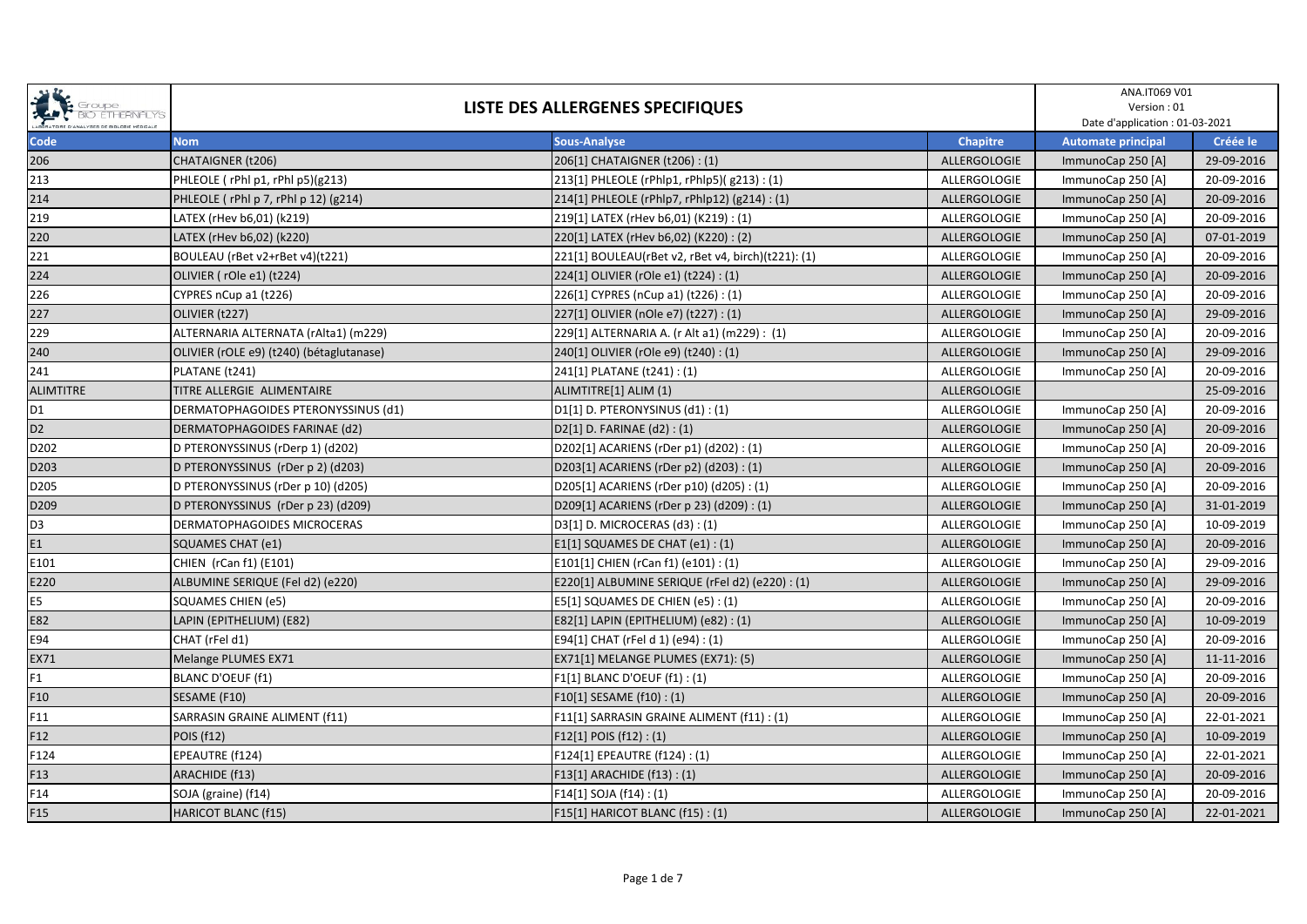| <b>COMPOSE</b><br>COMPOSED BOOK CONTROL PROPERTY AND RESPONDED TO THE RIVER MEDICAL CONTROL CONTROL CONTROL AND MEDICAL CONTROL AND MEDICAL CONTROL CONTROL CONTROL CONTROL CONTROL CONTROL CONTROL CONTROL CONTROL CONTROL CONTROL CO<br><b>BIO ETHERNALYS</b> | LISTE DES ALLERGENES SPECIFIQUES |                                                  |                 | ANA.IT069 V01<br>Version: 01<br>Date d'application : 01-03-2021 |            |
|-----------------------------------------------------------------------------------------------------------------------------------------------------------------------------------------------------------------------------------------------------------------|----------------------------------|--------------------------------------------------|-----------------|-----------------------------------------------------------------|------------|
| Code                                                                                                                                                                                                                                                            | <b>Nom</b>                       | <b>Sous-Analyse</b>                              | <b>Chapitre</b> | <b>Automate principal</b>                                       | Créée le   |
| F17                                                                                                                                                                                                                                                             | NOISETTE (f17)                   | F17[1] NOISETTE (f17): (1)                       | ALLERGOLOGIE    | ImmunoCap 250 [A]                                               | 20-09-2016 |
| F18                                                                                                                                                                                                                                                             | <b>NOIX DU BRESIL (f18)</b>      | F18[1] NOIX DU BRESIL (f18) : (1)                | ALLERGOLOGIE    | ImmunoCap 250 [A]                                               | 22-01-2021 |
| F <sub>2</sub>                                                                                                                                                                                                                                                  | LAIT DE VACHE (f2)               | F2[1] LAIT DE VACHE (f2): (1)                    | ALLERGOLOGIE    | ImmunoCap 250 [A]                                               | 20-09-2016 |
| F20                                                                                                                                                                                                                                                             | AMANDE (f20)                     | F20[1] AMANDE (f20): (1)                         | ALLERGOLOGIE    | ImmunoCap 250 [A]                                               | 20-09-2016 |
| F201                                                                                                                                                                                                                                                            | NOIX DE PECAN (f201)             | F201[1] NOIX DE PECAN (f201) : (1)               | ALLERGOLOGIE    | ImmunoCap 250 [A]                                               | 22-01-2021 |
| F202                                                                                                                                                                                                                                                            | <b>NOIX CAJOU (f202)</b>         | F202[1] NOIX DE CAJOU (f202) : (1)               | ALLERGOLOGIE    | ImmunoCap 250 [A]                                               | 20-09-2016 |
| F203                                                                                                                                                                                                                                                            | PISTACHE (f203)                  | F203[1] PISTACHE (f203): (1)                     | ALLERGOLOGIE    | ImmunoCap 250 [A]                                               | 20-09-2016 |
| F208                                                                                                                                                                                                                                                            | CITRON (f208)                    | F208[1] CITRON (f208) : (1)                      | ALLERGOLOGIE    | ImmunoCap 250 [A]                                               | 02-12-2019 |
| F209                                                                                                                                                                                                                                                            | PAMPLEMOUSSE (f209)              | F209[1] PAMPLEMOUSSE (f209): (1)                 | ALLERGOLOGIE    | ImmunoCap 250 [A]                                               | 22-01-2021 |
| F210                                                                                                                                                                                                                                                            | ANANAS (f210)                    | F210[1] ANANAS (f210) : (1)                      | ALLERGOLOGIE    | ImmunoCap 250 [A]                                               | 10-09-2019 |
| F212                                                                                                                                                                                                                                                            | CHAMPIGNON (f212)                | F212[1] CHAMPIGNON (f212): (1)                   | ALLERGOLOGIE    | ImmunoCap 250 [A]                                               | 02-12-2019 |
| F214                                                                                                                                                                                                                                                            | EPINARD (f214)                   | F214[1] EPINARD (f214) : (1)                     | ALLERGOLOGIE    | ImmunoCap 250 [A]                                               | 02-12-2019 |
| F215                                                                                                                                                                                                                                                            | LAITUE (f215)                    | F215[1] LAITUE (f215): (1)                       | ALLERGOLOGIE    | ImmunoCap 250 [A]                                               | 22-01-2021 |
| F216                                                                                                                                                                                                                                                            | <b>CHOU (f216)</b>               | F216[1] CHOU (f216) : (1)                        | ALLERGOLOGIE    | ImmunoCap 250 [A]                                               | 13-12-2019 |
| F218                                                                                                                                                                                                                                                            | POIVRON (PAPRIKA DOUX)           | F218[1] POIVRON (PAPRIKA DOUX) (f218) : (1)      | ALLERGOLOGIE    | ImmunoCap 250 [A]                                               | 02-12-2019 |
| F220                                                                                                                                                                                                                                                            | CANNELLE                         | F220[1] CANNELLE (f220) : (1)                    | ALLERGOLOGIE    | ImmunoCap 250 [A]                                               | 22-01-2021 |
| F221                                                                                                                                                                                                                                                            | CAFE                             | F221[1] CAFE (f221): (1)                         | ALLERGOLOGIE    | ImmunoCap 250 [A]                                               | 02-12-2019 |
| F222                                                                                                                                                                                                                                                            | <b>THE</b>                       | F222[1] THE (f222): (1)                          | ALLERGOLOGIE    | ImmunoCap 250 [A]                                               | 22-01-2021 |
| F224                                                                                                                                                                                                                                                            | PAVOT GRAINE ALIMENT             | F224[1] PAVOT GRAINE ALIMENT (f224) : (1)        | ALLERGOLOGIE    | ImmunoCap 250 [A]                                               | 22-01-2021 |
| F225                                                                                                                                                                                                                                                            | POTIRON CITROUILLE               | F225[1] POTIRON CITROUILLE (f225): (1)           | ALLERGOLOGIE    | ImmunoCap 250 [A]                                               | 22-01-2021 |
| F226                                                                                                                                                                                                                                                            | <b>CITROUILLE GRAINE ALIMENT</b> | F226[1] CITROUILLE GRAINE ALIMENT(f226): (1)     | ALLERGOLOGIE    | ImmunoCap 250 [A]                                               | 22-01-2021 |
| F232                                                                                                                                                                                                                                                            | OVALBUMINE (GAL D 2) (f232)      | F232[1] OVALBUMINE (nGal d 2) (f232) : (1)       | ALLERGOLOGIE    | ImmunoCap 250 [A]                                               | 10-09-2019 |
| F233                                                                                                                                                                                                                                                            | OVOMUCOIDE (f233)                | F233[1] OVOMUCOIDE (oeuf) (nGal d1) (f233) : (1) | ALLERGOLOGIE    | ImmunoCap 250 [A]                                               | 20-09-2016 |
| F234                                                                                                                                                                                                                                                            | VANILLE (f234)                   | F234[1] VANILLE (f234): (1)                      | ALLERGOLOGIE    | ImmunoCap 250 [A]                                               | 10-09-2019 |
| F235                                                                                                                                                                                                                                                            | LENTILLE (f235)                  | F235[1] LENTILLE (f235): (1)                     | ALLERGOLOGIE    | ImmunoCap 250 [A]                                               | 10-09-2019 |
| F237                                                                                                                                                                                                                                                            | <b>ABRICOT</b>                   | F237[1] ABRICOT (f237): (1)                      | ALLERGOLOGIE    | ImmunoCap 250 [A]                                               | 22-01-2021 |
| F24                                                                                                                                                                                                                                                             | CREVETTE (f24)                   | F24[1] CREVETTE (f24): (1)                       | ALLERGOLOGIE    | ImmunoCap 250 [A]                                               | 20-09-2016 |
| F244                                                                                                                                                                                                                                                            | <b>CONCOMBRE</b>                 | F244[1] CONCOMBRE (f244) : (1)                   | ALLERGOLOGIE    | ImmunoCap 250 [A]                                               | 02-12-2019 |
| F245                                                                                                                                                                                                                                                            | OEUF ENTIER (f245)               | F245[1] OEUF ENTIER (f245) : (1)                 | ALLERGOLOGIE    | ImmunoCap 250 [A]                                               | 13-12-2019 |
| F246                                                                                                                                                                                                                                                            | <b>GOMME DE GUAR AGAR</b>        | F246[1] GOMME DE GUAR AGAR (f246) : (1)          | ALLERGOLOGIE    | ImmunoCap 250 [A]                                               | 22-01-2021 |
| F247                                                                                                                                                                                                                                                            | MIEL                             | F247[1] MIEL (f247): (1)                         | ALLERGOLOGIE    | ImmunoCap 250 [A]                                               | 02-12-2019 |
| F25                                                                                                                                                                                                                                                             | TOMATE (f25)                     | F25[1] TOMATE (f25): (1)                         | ALLERGOLOGIE    | ImmunoCap 250 [A]                                               | 10-09-2019 |
| F253                                                                                                                                                                                                                                                            | PIGNON DE PIN (f253)             | F253[1] PIGNON DE PIN (f253) : (1)               | ALLERGOLOGIE    | ImmunoCap 250 [A]                                               | 29-09-2016 |
| F255                                                                                                                                                                                                                                                            | <b>PRUNE</b>                     | F255[1] PRUNE (f255): (1)                        | ALLERGOLOGIE    | ImmunoCap 250 [A]                                               | 22-01-2021 |
| F256                                                                                                                                                                                                                                                            | <b>NOIX (f256)</b>               | F256[1] NOIX (f256): (1)                         | ALLERGOLOGIE    | ImmunoCap 250 [A]                                               | 27-09-2016 |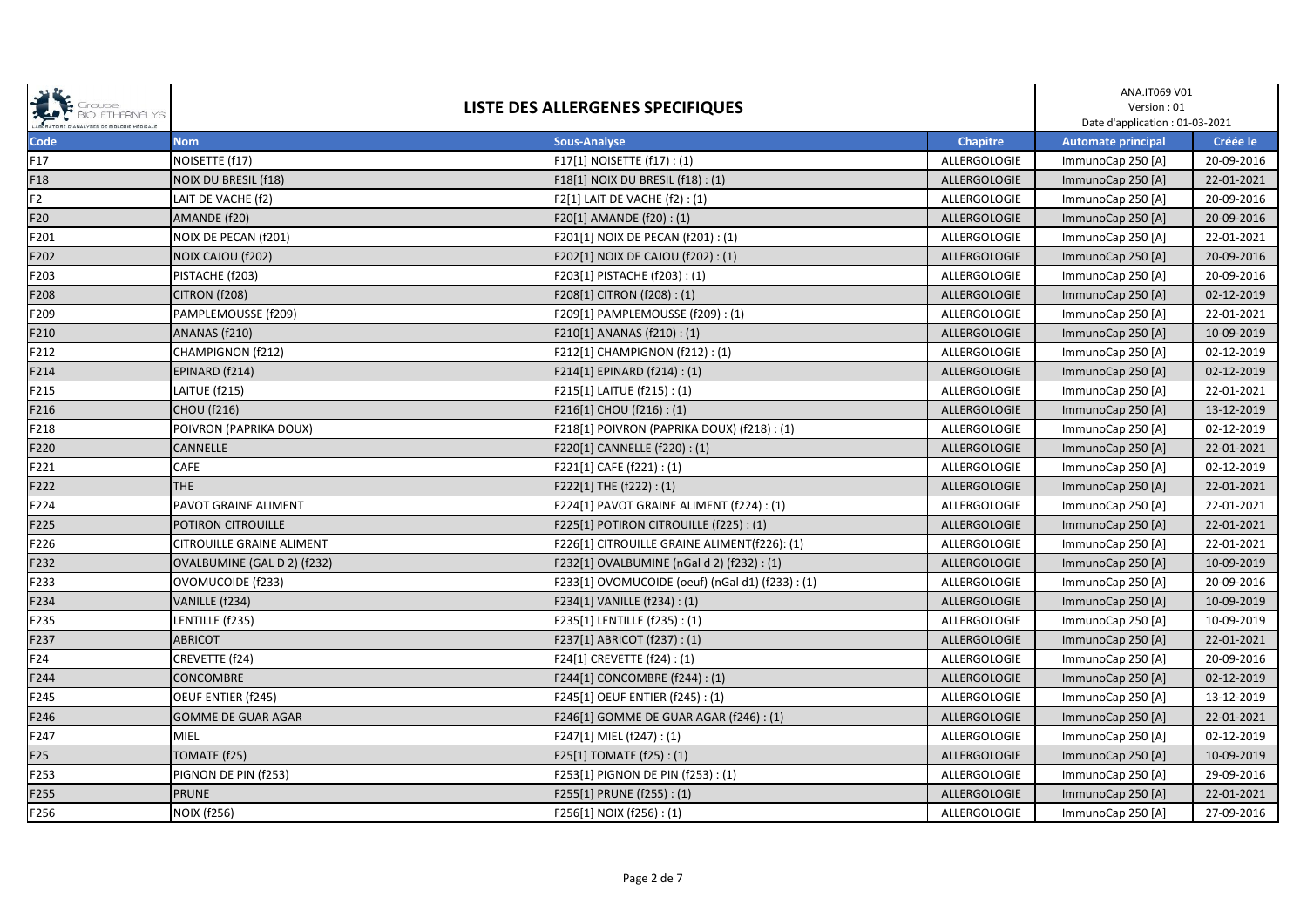| SPORT STOUPS<br><b>BIO ETHERNALYS</b> | LISTE DES ALLERGENES SPECIFIQUES |                                           |                 | ANA.IT069 V01<br>Version: 01<br>Date d'application : 01-03-2021 |            |
|---------------------------------------|----------------------------------|-------------------------------------------|-----------------|-----------------------------------------------------------------|------------|
| Code                                  | <b>Nom</b>                       | <b>Sous-Analyse</b>                       | <b>Chapitre</b> | <b>Automate principal</b>                                       | Créée le   |
| F259                                  | <b>RAISIN (f259)</b>             | F259[1] RAISIN (f259): (1)                | ALLERGOLOGIE    | ImmunoCap 250 [A]                                               | 10-09-2019 |
| F26                                   | <b>PORC (f26)</b>                | F26[1] PORC (f26): (1)                    | ALLERGOLOGIE    | ImmunoCap 250 [A]                                               | 10-09-2019 |
| F260                                  | <b>BROCOLIS</b>                  | F260[1] BROCOLIS (f260): (1)              | ALLERGOLOGIE    | ImmunoCap 250 [A]                                               | 22-01-2021 |
| F262                                  | AUBERGINE (f262)                 | F262[1] AUBERGINE (f262): (1)             | ALLERGOLOGIE    | ImmunoCap 250 [A]                                               | 10-09-2019 |
| F265                                  | <b>CUMIN</b>                     | F265[1] CUMIN (f265): (1)                 | ALLERGOLOGIE    | ImmunoCap 250 [A]                                               | 22-01-2021 |
| F269                                  | BASILIC (f269)                   | F269[1] BASILIC (f269): (1)               | ALLERGOLOGIE    | ImmunoCap 250 [A]                                               | 10-09-2019 |
| F27                                   | BOEUF (f27)                      | F27[1] BOEUF (f27): (1)                   | ALLERGOLOGIE    | ImmunoCap 250 [A]                                               | 20-09-2016 |
| F270                                  | GINGEMBRE (f270)                 | F270[1] GINGEMBRE (f270): (1)             | ALLERGOLOGIE    | ImmunoCap 250 [A]                                               | 10-09-2019 |
| F272                                  | <b>ESTRAGON</b>                  | F272[1] ESTRAGON (f272): (1)              | ALLERGOLOGIE    | ImmunoCap 250 [A]                                               | 22-01-2021 |
| F276                                  | <b>FENOUIL</b>                   | F276[1] FENOUIL (f276): (1)               | ALLERGOLOGIE    | ImmunoCap 250 [A]                                               | 22-01-2021 |
| F279                                  | PIMENT (f279)                    | F279[1] PIMENT (f279): (1)                | ALLERGOLOGIE    | ImmunoCap 250 [A]                                               | 13-12-2019 |
| F280                                  | POIVRE NOIR                      | F280[1] POIVRE NOIR (f280) : (1)          | ALLERGOLOGIE    | ImmunoCap 250 [A]                                               | 02-12-2019 |
| F281                                  | <b>CURRY</b>                     | F281[1] CURRY (f281) : (1)                | ALLERGOLOGIE    | ImmunoCap 250 [A]                                               | 22-01-2021 |
| F282                                  | NOIX DE MUSCADE                  | F282[1] NOIX DE MUSCADE (f282) : (1)      | ALLERGOLOGIE    | ImmunoCap 250 [A]                                               | 22-01-2021 |
| F283                                  | ORIGAN                           | F283[1] ORIGAN (f283) : (1)               | ALLERGOLOGIE    | ImmunoCap 250 [A]                                               | 22-01-2021 |
| F284                                  | <b>DINDE VIANDE</b>              | F284[1] DINDE VIANDE (f284) : (1)         | ALLERGOLOGIE    | ImmunoCap 250 [A]                                               | 22-01-2021 |
| F287                                  | <b>HARICOT ROUGE</b>             | F287[1] HARICOT ROUGE (f287): (1)         | ALLERGOLOGIE    | ImmunoCap 250 [A]                                               | 22-01-2021 |
| F288                                  | <b>MYRTILLE</b>                  | F288[1] MYRTILLE (f288): (1)              | ALLERGOLOGIE    | ImmunoCap 250 [A]                                               | 22-01-2021 |
| F289                                  | <b>DATTE</b>                     | F289[1] DATTE (f289): (1)                 | ALLERGOLOGIE    | ImmunoCap 250 [A]                                               | 22-01-2021 |
| F290                                  | HUITRE (f290)                    | F290[1] HUITRE (f290): (1)                | ALLERGOLOGIE    | ImmunoCap 250 [A]                                               | 20-09-2016 |
| F294                                  | FRUIT DE LA PASSION              | F294[1] FRUIT DE LA PASSION (f294) : (1)  | ALLERGOLOGIE    | ImmunoCap 250 [A]                                               | 22-01-2021 |
| F296                                  | CAROUBE                          | F296[1] CAROUBE (f296): (1)               | ALLERGOLOGIE    | ImmunoCap 250 [A]                                               | 22-01-2021 |
| F297                                  | <b>GOMME ARABIQUE</b>            | F297[1] GOMME ARABIQUE (f297) : (1)       | ALLERGOLOGIE    | ImmunoCap 250 [A]                                               | 22-01-2021 |
| F298                                  | <b>GOMME TRAGACANTHE</b>         | F298[1] GOMME TRAGACANTHE (f298) : (1)    | ALLERGOLOGIE    | ImmunoCap 250 [A]                                               | 22-01-2021 |
| F299                                  | <b>CHATAIGNE ALIMENT</b>         | F299[1] CHATAIGNE ALIMENT (f299): (1)     | ALLERGOLOGIE    | ImmunoCap 250 [A]                                               | 22-01-2021 |
| F3                                    | POISSON (f3)                     | F3[1] POISSON (MORUE) (f3): (1)           | ALLERGOLOGIE    | ImmunoCap 250 [A]                                               | 20-09-2016 |
| F300                                  | LAIT DE CHEVRE (f300)            | F300[1] LAIT DE CHEVRE (f300) : (1)       | ALLERGOLOGIE    | ImmunoCap 250 [A]                                               | 10-09-2019 |
| F302                                  | MANDARINE                        | F302[1] MANDARINE (f302): (1)             | ALLERGOLOGIE    | ImmunoCap 250 [A]                                               | 22-01-2021 |
| F309                                  | POIS CHICHE (f309)               | F309[1] POIS CHICHE (f309): (1)           | ALLERGOLOGIE    | ImmunoCap 250 [A]                                               | 10-09-2019 |
| F31                                   | CAROTTE (f31)                    | F31[1] CAROTTE (f31) : (1)                | ALLERGOLOGIE    | ImmunoCap 250 [A]                                               | 10-09-2019 |
| F315                                  | HARICOT VERT (f315)              | F315[1] HARICOT VERT (f315) : (1)         | ALLERGOLOGIE    | ImmunoCap 250 [A]                                               | 10-09-2019 |
| F316                                  | COLZA GRAINE ALIMENT             | F316[1] COLZA GRAINE ALIMENT (f316) : (1) | ALLERGOLOGIE    | ImmunoCap 250 [A]                                               | 22-01-2021 |
| F317                                  | <b>CORIANDRE</b>                 | F317[1] CORIANDRE (f317) : (1)            | ALLERGOLOGIE    | ImmunoCap 250 [A]                                               | 02-12-2019 |
| F319                                  | <b>BETTERAVE POTAGERE</b>        | F319[1] BETTERAVE POTAGERE (f319) : (1)   | ALLERGOLOGIE    | ImmunoCap 250 [A]                                               | 22-01-2021 |
| F324                                  | <b>HOUBLON</b>                   | F324[1] HOUBLON (f324) : (1)              | ALLERGOLOGIE    | ImmunoCap 250 [A]                                               | 22-01-2021 |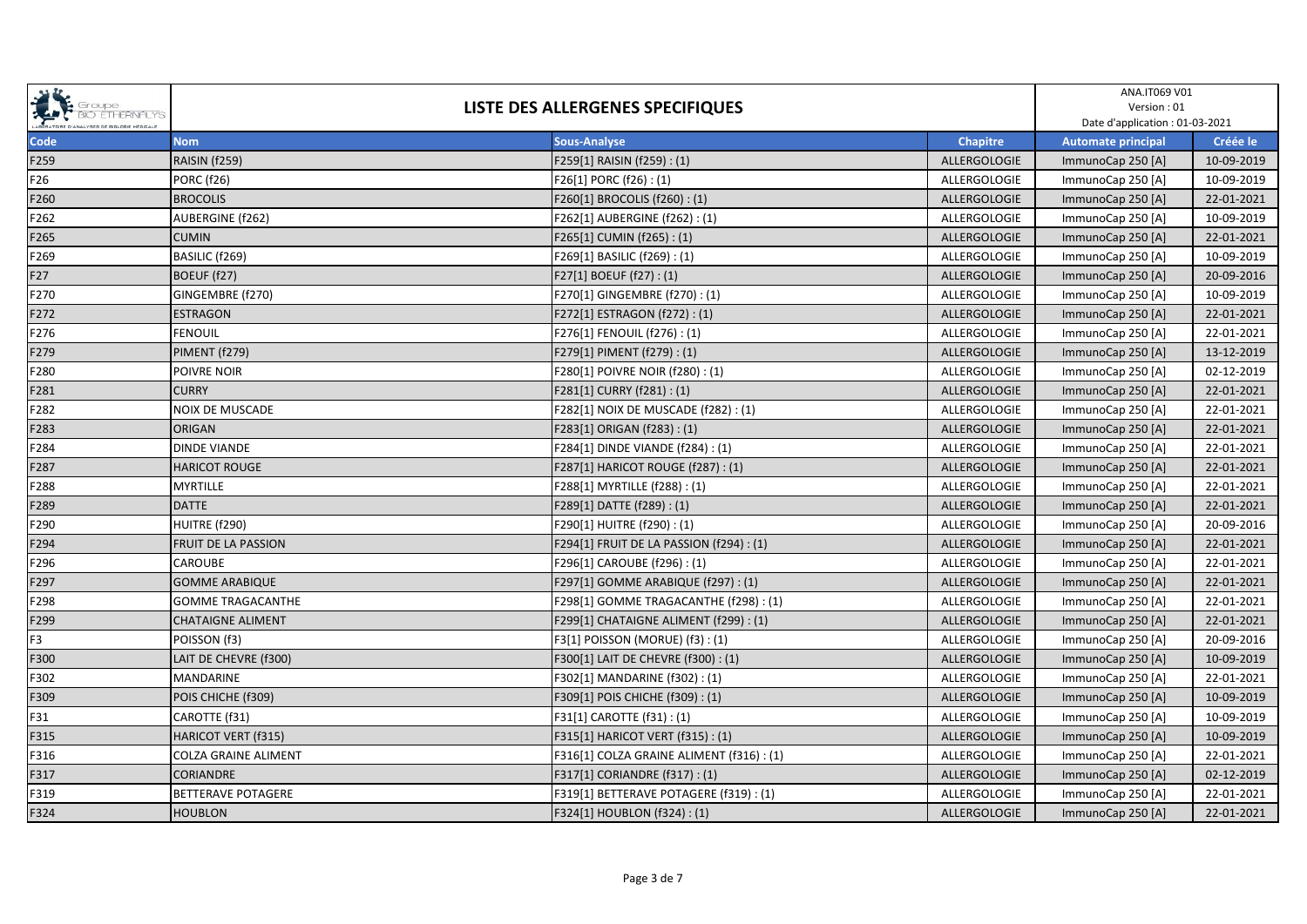| SPORT STOUPS<br><b>BIO ETHERNALYS</b> | LISTE DES ALLERGENES SPECIFIQUES           |                                                   |              | ANA.IT069 V01<br>Version: 01<br>Date d'application : 01-03-2021 |            |
|---------------------------------------|--------------------------------------------|---------------------------------------------------|--------------|-----------------------------------------------------------------|------------|
| Code                                  | <b>Nom</b>                                 | <b>Sous-Analyse</b>                               | Chapitre     | <b>Automate principal</b>                                       | Créée le   |
| F325                                  | LAIT DE BREBIS (f325)                      | F325[1] LAIT DE BREBIS (f325) : (1)               | ALLERGOLOGIE | ImmunoCap 250 [A]                                               | 10-09-2019 |
| F328                                  | <b>FIGUE</b>                               | F328[1] FIGUE (f328): (1)                         | ALLERGOLOGIE | ImmunoCap 250 [A]                                               | 22-01-2021 |
| F329                                  | <b>PASTEQUE</b>                            | F329[1] PASTEQUE (f309): (1)                      | ALLERGOLOGIE | ImmunoCap 250 [A]                                               | 22-01-2021 |
| F33                                   | ORANGE (f33)                               | F33[1] ORANGE (f33): (1)                          | ALLERGOLOGIE | ImmunoCap 250 [A]                                               | 10-09-2019 |
| F332                                  | <b>MENTHE</b>                              | F332[1] MENTHE (f332): (1)                        | ALLERGOLOGIE | ImmunoCap 250 [A]                                               | 02-12-2019 |
| F333                                  | LIN GRAINE ALIMENT                         | F333[1] LIN GRAINE ALIMENT (f333) : (1)           | ALLERGOLOGIE | ImmunoCap 250 [A]                                               | 22-01-2021 |
| F342                                  | OLIVE NOIRE (f342)                         | F342[1] OLIVE NOIRE (f342) : (1)                  | ALLERGOLOGIE | ImmunoCap 250 [A]                                               | 10-09-2019 |
| F343                                  | <b>FRAMBOISE</b>                           | F343[1] FRAMBOISE (f343): (1)                     | ALLERGOLOGIE | ImmunoCap 250 [A]                                               | 22-01-2021 |
| F345                                  | NOIX DE MACADAMIA                          | F345[1] NOIX DE MACADAMIA (f345) : (1)            | ALLERGOLOGIE | ImmunoCap 250 [A]                                               | 22-01-2021 |
| F347                                  | QUINOA (f347)                              | F347[1] QUINOA (f347): (1)                        | ALLERGOLOGIE | ImmunoCap 250 [A]                                               | 13-12-2019 |
| F35                                   | POMME DE TERRE (f35)                       | F35[1] POMME DE TERRE (f35) : (1)                 | ALLERGOLOGIE | ImmunoCap 250 [A]                                               | 10-09-2019 |
| F351                                  | CREVETTE (rPen a 1 Tropomyosine) (f351)    | F351[1] CREVETTE (rPen a1) (f351) : (1)           | ALLERGOLOGIE | ImmunoCap 250 [A]                                               | 20-09-2016 |
| F352                                  | ARACHIDE (rAra h08 PR-10) (f352)           | F352[1] ARACHIDE (rAra h8 PR-10) (f352) : (2)     | ALLERGOLOGIE | ImmunoCap 250 [A]                                               | 20-09-2016 |
| F353                                  | SOJA (rGly m 4 PR-10) (f353)               | F353[1] SOJA (rGly m 4)(f353) : (1)               | ALLERGOLOGIE | ImmunoCap 250 [A]                                               | 22-01-2021 |
| F36                                   | NOIX DE COCO (f36)                         | F36[1] NOIX DE COCO (f36) : (1)                   | ALLERGOLOGIE | ImmunoCap 250 [A]                                               | 10-09-2019 |
| F37                                   | MOULE (f37)                                | F37[1] MOULE (f37): (1)                           | ALLERGOLOGIE | ImmunoCap 250 [A]                                               | 10-09-2019 |
| F4                                    | <b>BLE (f4)</b>                            | F4[1] BLE (f4) : (1)                              | ALLERGOLOGIE | ImmunoCap 250 [A]                                               | 20-09-2016 |
| F40                                   | THON (f40)                                 | F40[1] THON (f40) : (1)                           | ALLERGOLOGIE | ImmunoCap 250 [A]                                               | 10-09-2019 |
| F41                                   | SAUMON (f41)                               | F41[1] SAUMON (f41) : (1)                         | ALLERGOLOGIE | ImmunoCap 250 [A]                                               | 10-09-2019 |
| F416                                  | OMEGA-5 GLIADINE (rTri a 19) (f416)        | F416[1] OMEGA-5 GLIADINE (rTri a 19) (f416) : (1) | ALLERGOLOGIE | ImmunoCap 250 [A]                                               | 10-09-2019 |
| F420                                  | PECHE (rPrup 3LTP) (f420)                  | F420[1] PECHE ( rPru p 3 LTP) (f420) : (1)        | ALLERGOLOGIE | ImmunoCap 250 [A]                                               | 20-09-2016 |
| F422                                  | ARACHIDE (rARA h1) (f422)                  | F422[1] ARACHIDE (rAra h1) (f422) : (1)           | ALLERGOLOGIE | ImmunoCap 250 [A]                                               | 20-09-2016 |
| F423                                  | ARACHIDE (rAra h2) (F423)                  | F423[1] ARACHIDE (rARA h 2) (f423) (1)            | ALLERGOLOGIE | ImmunoCap 250 [A]                                               | 20-09-2016 |
| F424                                  | ARACHIDE (rARA h3) (f424)                  | F424[1] ARACHIDE (rAra h3) (f424) : (1)           | ALLERGOLOGIE | ImmunoCap 250 [A]                                               | 20-09-2016 |
| F425                                  | NOISETTE (rCor a8) (f425)                  | F425[1] NOISETTE (rCor a8 LTP) (f425) : (1)       | ALLERGOLOGIE | ImmunoCap 250 [A]                                               | 20-09-2016 |
| F427                                  | ARACHIDE (rAra h9) (f427)                  | F427[1] ARACHIDE (rAra h9) (f427) : (1)           | ALLERGOLOGIE | ImmunoCap 250 [A]                                               | 20-09-2016 |
| F428                                  | NOISETTE (rCor a1) (f428)                  | F428[1] NOISETTE (rCor a1 PR-10) (f428) : (1)     | ALLERGOLOGIE | ImmunoCap 250 [A]                                               | 20-09-2016 |
| F434                                  | POMME (rMal d 1) (f434)                    | F434[1] POMME (rMal d 1) (f434) : (1)             | ALLERGOLOGIE | ImmunoCap 250 [A]                                               | 13-12-2019 |
| F435                                  | POMME (rMal d3) (f435)                     | F435[1] POMME (rMal d3) (f435) : (1)              | ALLERGOLOGIE | ImmunoCap 250 [A]                                               | 29-09-2016 |
| F439                                  | NOISETTE (cOr a14) (f439) (albumine 2s)    | F439[1] NOISETTE (COR a14) (f439) : (1)           | ALLERGOLOGIE | ImmunoCap 250 [A]                                               | 29-09-2016 |
| F44                                   | FRAISE (f44)                               | F44[1] FRAISE (f44) : (1)                         | ALLERGOLOGIE | ImmunoCap 250 [A]                                               | 10-09-2019 |
| F440                                  | NOISETTE (COR a9) (f440) (globuline 11s)   | F440[1] NOISETTE (COR a9) (f440) : (1)            | ALLERGOLOGIE | ImmunoCap 250 [A]                                               | 29-09-2016 |
| F441                                  | ALBUMINE 2S, NOIX (rJug r 1) (f441)        | F441[1] NOIX (rJug r 1) (f441) : (1)              | ALLERGOLOGIE | ImmunoCap 250 [A]                                               | 10-09-2019 |
| F443                                  | F443 r Ana 03 (albumine 2S, noix de cajou) | F443[1] NOIX DE CAJOU (f443, rAna o 3) : (1)      | ALLERGOLOGIE | ImmunoCap 250 [A]                                               | 31-01-2019 |
| F447                                  | ARACHIDE (rARA h6) (f447)                  | F447[1] ARACHIDE (rAra h6) (f447) : (1)           | ALLERGOLOGIE | ImmunoCap 250 [A]                                               | 10-09-2019 |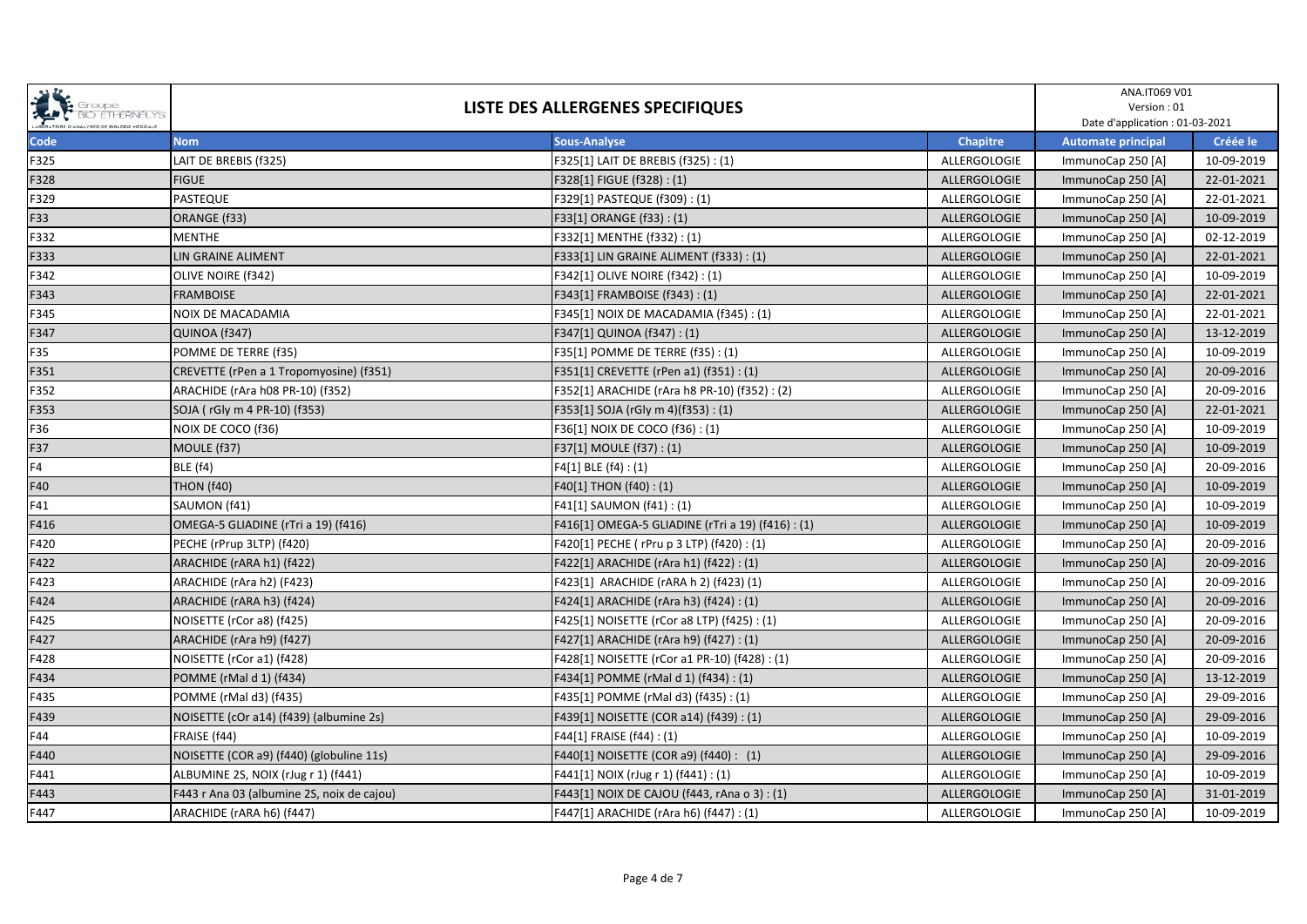| SPORT STOUPS<br><b>BIO ETHERNALYS</b> | LISTE DES ALLERGENES SPECIFIQUES |                                             |                 | ANA.IT069 V01<br>Version: 01<br>Date d'application : 01-03-2021 |            |
|---------------------------------------|----------------------------------|---------------------------------------------|-----------------|-----------------------------------------------------------------|------------|
| Code                                  | <b>Nom</b>                       | <b>Sous-Analyse</b>                         | <b>Chapitre</b> | <b>Automate principal</b>                                       | Créée le   |
| F45                                   | LEVURE DE BIERE (f45)            | F45[1] LEVURE DE BIERE (f45) : (1)          | ALLERGOLOGIE    | ImmunoCap 250 [A]                                               | 10-09-2019 |
| F47                                   | AIL (f47)                        | F47[1] AIL (f47): (1)                       | ALLERGOLOGIE    | ImmunoCap 250 [A]                                               | 10-09-2019 |
| F48                                   | OIGNON (f48)                     | F48[1] OIGNON (f48): (1)                    | ALLERGOLOGIE    | ImmunoCap 250 [A]                                               | 10-09-2019 |
| F49                                   | <b>POMME</b>                     | F49[1] POMME (f49): (1)                     | ALLERGOLOGIE    | ImmunoCap 250 [A]                                               | 02-12-2019 |
| F <sub>5</sub>                        | <b>SEIGLE</b>                    | F5[1] SEIGLE (f5): (1)                      | ALLERGOLOGIE    | ImmunoCap 250 [A]                                               | 22-01-2021 |
| F54                                   | PATATE DOUCE                     | F54[1] PATATE DOUCE (f54): (1)              | ALLERGOLOGIE    | ImmunoCap 250 [A]                                               | 22-01-2021 |
| F55                                   | <b>MILLET COMMUN</b>             | F55[1] MILLET COMMUN (f55): (1)             | ALLERGOLOGIE    | ImmunoCap 250 [A]                                               | 22-01-2021 |
| F <sub>6</sub>                        | <b>ORGE ALIMENT</b>              | F6[1] ORGE ALIMENT (f6): (1)                | ALLERGOLOGIE    | ImmunoCap 250 [A]                                               | 22-01-2021 |
| F7                                    | <b>AVOINE ALIMENT</b>            | F7[1] AVOINE ALIMENT (f7): (1)              | ALLERGOLOGIE    | ImmunoCap 250 [A]                                               | 22-01-2021 |
| F75                                   | JAUNE D'OEUF (f75)               | F75[1] JAUNE D'OEUF (f75) : (1)             | ALLERGOLOGIE    | ImmunoCap 250 [A]                                               | 20-09-2016 |
| F76                                   | ALPHA LACTALBUMINE (f76)         | F76[1] ALPHA LACTALBUMINE(Bos d4)(f76): (1) | ALLERGOLOGIE    | ImmunoCap 250 [A]                                               | 20-09-2016 |
| F77                                   | <b>BETA LACTOGLOBULINE (f77)</b> | F77[1] BETA LACTOGLOBULINE(Bosd5)(f77): (1) | ALLERGOLOGIE    | ImmunoCap 250 [A]                                               | 20-09-2016 |
| F78                                   | CASEINE (f78)                    | F78[1] CASEINE ( nBos d8 ) (f78): (1)       | ALLERGOLOGIE    | ImmunoCap 250 [A]                                               | 20-09-2016 |
| F79                                   | GLUTEN (f79)                     | F79[1] GLUTEN (f79): (1)                    | ALLERGOLOGIE    | ImmunoCap 250 [A]                                               | 07-09-2017 |
| F <sub>8</sub>                        | MAIS (ALIMENT) (f8)              | F8[1] MAIS (ALIMENT) (f8) : (1)             | ALLERGOLOGIE    | ImmunoCap 250 [A]                                               | 10-09-2019 |
| F83                                   | POULET (f83)                     | F83[1] POULET (f83): (1)                    | ALLERGOLOGIE    | ImmunoCap 250 [A]                                               | 10-09-2019 |
| F84                                   | <b>KIWI</b> (f84)                | F84[1] KIWI (f84): (1)                      | ALLERGOLOGIE    | ImmunoCap 250 [A]                                               | 20-09-2016 |
| F85                                   | CELERI (f85)                     | F85[1] CELERI (f85): (1)                    | ALLERGOLOGIE    | ImmunoCap 250 [A]                                               | 10-09-2019 |
| F86                                   | <b>PERSIL</b>                    | F86[1] PERSIL (f86): (1)                    | ALLERGOLOGIE    | ImmunoCap 250 [A]                                               | 02-12-2019 |
| F87                                   | <b>MELON</b>                     | F87[1] MELON (f87): (1)                     | ALLERGOLOGIE    | ImmunoCap 250 [A]                                               | 02-12-2019 |
| F89                                   | MOUTARDE (f89)                   | F89[1] MOUTARDE (f89): (1)                  | ALLERGOLOGIE    | ImmunoCap 250 [A]                                               | 20-09-2016 |
| F9                                    | RIZ (GRAIN ENTIER) (f9)          | F9[1] RIZ (GRAIN ENTIER) (f9) : (1)         | ALLERGOLOGIE    | ImmunoCap 250 [A]                                               | 10-09-2019 |
| F90                                   | <b>MALT</b>                      | F90[1] MALT (f90): (1)                      | ALLERGOLOGIE    | ImmunoCap 250 [A]                                               | 22-01-2021 |
| F91                                   | <b>MANGUE</b>                    | F91[1] MANGUE (f91): (1)                    | ALLERGOLOGIE    | ImmunoCap 250 [A]                                               | 02-12-2019 |
| F92                                   | <b>BANANE</b> (f92)              | F92[1] BANANE (f92): (1)                    | ALLERGOLOGIE    | ImmunoCap 250 [A]                                               | 10-09-2019 |
| F93                                   | CACAO (f93)                      | F93[1] CACAO (f93): (1)                     | ALLERGOLOGIE    | ImmunoCap 250 [A]                                               | 10-09-2019 |
| F94                                   | POIRE (f94)                      | F94[1] POIRE (f94): (1)                     | ALLERGOLOGIE    | ImmunoCap 250 [A]                                               | 13-12-2019 |
| F95                                   | <b>PECHE</b>                     | F95[1] PECHE (f95): (1)                     | ALLERGOLOGIE    | ImmunoCap 250 [A]                                               | 02-12-2019 |
| F96                                   | AVOCAT (f96)                     | F96[1] AVOCAT (f96): (1)                    | ALLERGOLOGIE    | ImmunoCap 250 [A]                                               | 10-09-2019 |
| <b>FX24</b>                           | TROPHATOP FX24                   | FX24[1] TROPHATOP (fx24): (5)               | ALLERGOLOGIE    | ImmunoCap 250 [A]                                               | 25-09-2016 |
| <b>FX25</b>                           | TROPHATOP FX25                   | FX25[1] TROPHATOP (fx25): (5)               | ALLERGOLOGIE    | ImmunoCap 250 [A]                                               | 20-09-2016 |
| <b>FX26</b>                           | TROPHATOP FX26                   | FX26[1] TROPHATOP (fx26): (5)               | ALLERGOLOGIE    | ImmunoCap 250 [A]                                               | 20-09-2016 |
| <b>FX27</b>                           | TROPHATOP FX27                   | FX27[1] TROPHATOP (fx27): (5)               | ALLERGOLOGIE    | ImmunoCap 250 [A]                                               | 20-09-2016 |
| <b>FX28</b>                           | TROPHATOP FX28                   | FX28[2] Résultat : (5)                      | ALLERGOLOGIE    | ImmunoCap 250 [A]                                               | 20-09-2016 |
| FX5                                   | <b>TROPHATOP FX5</b>             | <b>FX5[1] TROPHATOP (fx5): (5)</b>          | ALLERGOLOGIE    | ImmunoCap 250 [A]                                               | 20-09-2016 |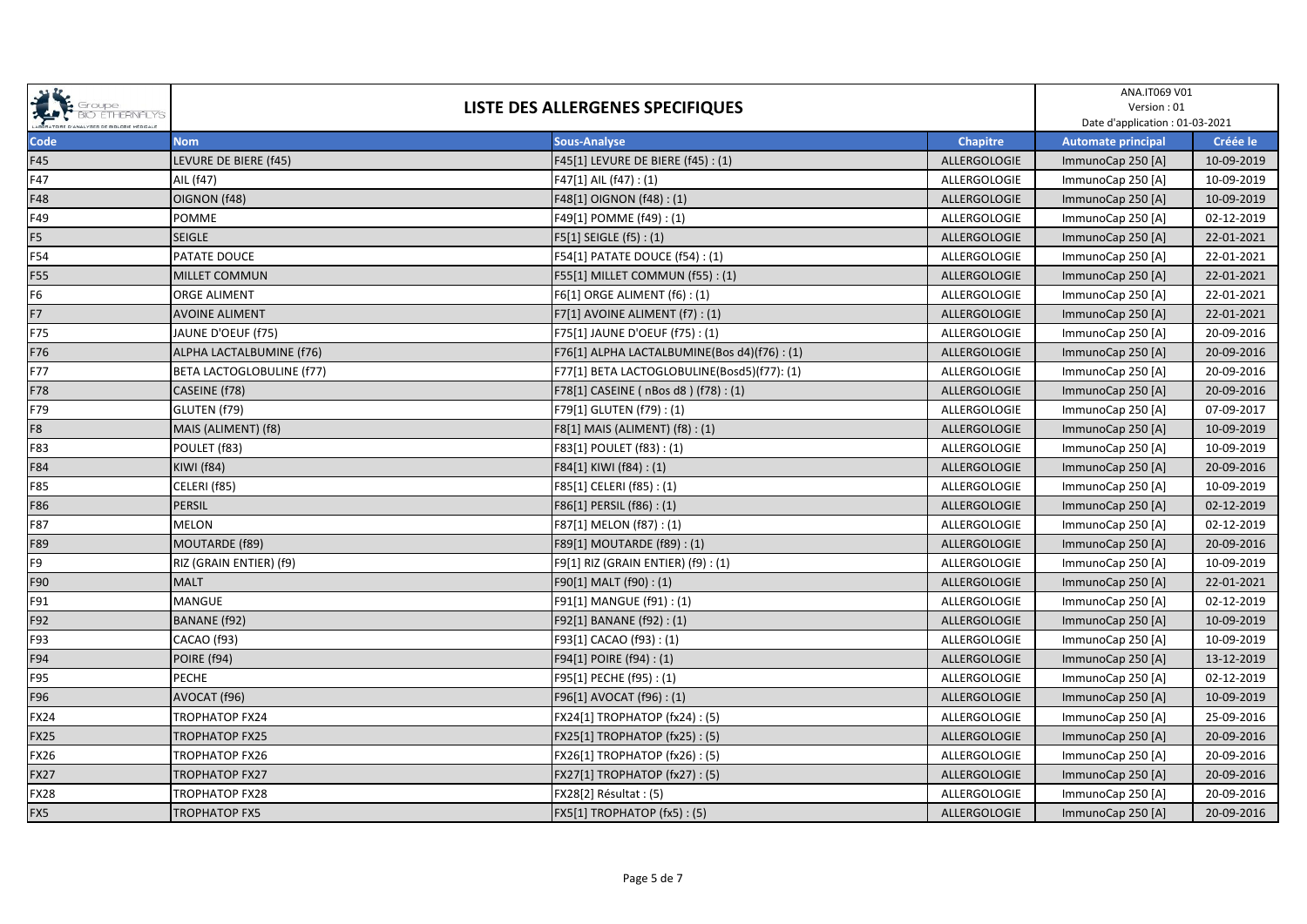| SPORT STOUPS<br><b>BIO ETHERNALYS</b> | LISTE DES ALLERGENES SPECIFIQUES                                  |                                                       |                 | ANA.IT069 V01<br>Version: 01<br>Date d'application : 01-03-2021 |            |
|---------------------------------------|-------------------------------------------------------------------|-------------------------------------------------------|-----------------|-----------------------------------------------------------------|------------|
| Code                                  | <b>Nom</b>                                                        | <b>Sous-Analyse</b>                                   | <b>Chapitre</b> | <b>Automate principal</b>                                       | Créée le   |
| GX1                                   | GX1 (pollen graminés, dactyle, féluque, ivraie, phleole, paturin) | GX1[1] Gx1:(5)                                        | ALLERGOLOGIE    | ImmunoCap 250 [A]                                               | 30-09-2016 |
| 16                                    | <b>BLATTE Germanique (CAFARD)</b>                                 | I6[1] BLATTE Germanique (i6) (Cafard) : (1)           | ALLERGOLOGIE    | ImmunoCap 250 [A]                                               | 20-09-2016 |
| 171                                   | MOUSTIQUE (I71)                                                   | 171[1] MOUSTIQUE (171) : (1)                          | ALLERGOLOGIE    | ImmunoCap 250 [A]                                               | 29-09-2016 |
| <b>IGE</b>                            | <b>IMMUNOGLOBULINES E</b>                                         | IGE[1] Résultat : (4)                                 | ALLERGOLOGIE    | ImmunoCap 250 [A]                                               | 04-10-2016 |
| IGE_IM                                | <b>IMMUNOGLOBULINES E</b>                                         | IGE IM[1] Résultat : (4)                              | ALLERGOLOGIE    | Immulite 2000 DIRECT [A]                                        | 02-09-2020 |
| K215                                  | LATEX (rHevb1) (k215)                                             | K215[1] LATEX (rHev b1) (k215): (1)                   | ALLERGOLOGIE    | ImmunoCap 250 [A]                                               | 20-09-2016 |
| K218                                  | LATEX (rHev b 5) (k218)                                           | K218[1] LATEX (rHev b5) (k218): (1)                   | ALLERGOLOGIE    | ImmunoCap 250 [A]                                               | 10-09-2019 |
| <b>K82</b>                            | LATEX (k82)                                                       | K82[1] LATEX (k82): (1)                               | ALLERGOLOGIE    | ImmunoCap 250 [A]                                               | 20-09-2016 |
| K84                                   | <b>TOURNESOL GRAINE</b>                                           | K84[1] TOURNESOL GRAINE (k84): (1)                    | ALLERGOLOGIE    | ImmunoCap 250 [A]                                               | 22-01-2021 |
| M1                                    | PENICILLIUM CHRYSOGENUM                                           | M1[1] PENICILLIUM CHRYSOGENUM (m1): (1)               | ALLERGOLOGIE    | ImmunoCap 250 [A]                                               | 20-09-2016 |
| M10                                   | STEMPHYLLIUM BOTRYOSUM (M10)                                      | M10[1] STEMPHYLLIUM BOTRYOSUM (m10): (1)              | ALLERGOLOGIE    | ImmunoCap 250 [A]                                               | 11-11-2016 |
| M <sub>2</sub>                        | CLADOSPORIUM (m2)                                                 | M2[1] CLASDOSPORIUM HERBARUM (m2): (1)                | ALLERGOLOGIE    | ImmunoCap 250 [A]                                               | 20-09-2016 |
| M3                                    | ASPERGILLUS FUMIGATUS (m3)                                        | M3[1] ASPERGILLUS FUMIGATUS (m3): (1)                 | ALLERGOLOGIE    | ImmunoCap 250 [A]                                               | 20-09-2016 |
| M <sub>6</sub>                        | ALTERNARIA ALTERNATA (m6)                                         | M6[1] ALTERNARIA ALTERNATA (m6) : (1)                 | ALLERGOLOGIE    | ImmunoCap 250 [A]                                               | 20-09-2016 |
| MX1                                   | MX1 (moisissures : m1, m2, m3, m6))                               | MX1[1] Mx1 : (5)                                      | ALLERGOLOGIE    | ImmunoCap 250 [A]                                               | 30-09-2016 |
| PHA                                   | <b>PHADIATOP</b>                                                  | PHA[1] PHADIATOP: (5)                                 | ALLERGOLOGIE    | ImmunoCap 250 [A]                                               | 26-09-2016 |
| RASTPNEUMA1                           | DERMATOPHAGOIDES PTERONYSSINUS                                    | RASTPNEUMA1[1] DERMATOPHAGOIDES PTERONYSINUS (d1) (4) | ALLERGOLOGIE    | ImmunoCap 250 [A]                                               | 09-06-2017 |
| RASTPNEUMA2                           | <b>DERMATOPHAGOIDES PTERONYSSINUS</b>                             | RASTPNEUMA2[1] DERMATOPHAGOIDES PTERONYSINUS (d1) (4) | ALLERGOLOGIE    | ImmunoCap 250 [A]                                               | 09-06-2017 |
| RASTPNEUMA3                           | <b>DERMATOPHAGOIDES PTERONYSSINUS</b>                             | RASTPNEUMA3[1] DERMATOPHAGOIDES PTERONYSINUS (d1) (4) | ALLERGOLOGIE    | ImmunoCap 250 [A]                                               | 09-06-2017 |
| RASTPNEUMA4                           | <b>DERMATOPHAGOIDES PTERONYSSINUS</b>                             | RASTPNEUMA4[1] DERMATOPHAGOIDES PTERONYSINUS (d1) (4) | ALLERGOLOGIE    | ImmunoCap 250 [A]                                               | 09-06-2017 |
| RASTPNEUMA5                           | DERMATOPHAGOIDES PTERONYSSINUS                                    | RASTPNEUMA5[1] DERMATOPHAGOIDES PTERONYSINUS (d1) (4) | ALLERGOLOGIE    | ImmunoCap 250 [A]                                               | 09-06-2017 |
| RASTPNEUMA6                           | <b>DERMATOPHAGOIDES PTERONYSSINUS</b>                             | RASTPNEUMA6[1] DERMATOPHAGOIDES PTERONYSINUS (d1) (4) | ALLERGOLOGIE    | ImmunoCap 250 [A]                                               | 09-06-2017 |
| RASTTROPHA1                           | BLANC D'OEUF (f1)                                                 | RASTTROPHA1[1] BLANC D'OEUF (f1) (4)                  | ALLERGOLOGIE    | ImmunoCap 250 [A]                                               | 07-07-2017 |
| RASTTROPHA2                           | <b>BLANC D'OEUF (f1)</b>                                          | RASTTROPHA2[1] BLANC D'OEUF (f1) (4)                  | ALLERGOLOGIE    | ImmunoCap 250 [A]                                               | 07-07-2017 |
| RASTTROPHA3                           | BLANC D'OEUF (f1)                                                 | RASTTROPHA3[1] BLANC D'OEUF (f1) (4)                  | ALLERGOLOGIE    | ImmunoCap 250 [A]                                               | 07-07-2017 |
| RASTTROPHA4                           | <b>BLANC D'OEUF (f1)</b>                                          | RASTTROPHA4[1] BLANC D'OEUF (f1) (4)                  | ALLERGOLOGIE    | ImmunoCap 250 [A]                                               | 07-07-2017 |
| RASTTROPHA5                           | BLANC D'OEUF (f1)                                                 | RASTTROPHA5[1] BLANC D'OEUF (f1) (4)                  | ALLERGOLOGIE    | ImmunoCap 250 [A]                                               | 07-07-2017 |
| RASTTROPHA6                           | BLANC D'OEUF (f1)                                                 | RASTTROPHA6[1] BLANC D'OEUF (f1) (4)                  | ALLERGOLOGIE    | ImmunoCap 250 [A]                                               | 07-07-2017 |
| <b>RESPITITRE</b>                     | TITRE ALLERGIE RESPIRATOIRE                                       | RESPITITRE[1] RESPI (1)                               | ALLERGOLOGIE    |                                                                 | 25-09-2016 |
| RG3                                   | DACTYLE PELOTONNE (g3)                                            | RG3[1] DACTYLE PELOTONNE (g3): (1)                    | ALLERGOLOGIE    | ImmunoCap 250 [A]                                               | 29-09-2016 |
| RG6                                   | PHLEOLES DES PRES (G6)                                            | RG6[1] PHLEOLE DES PRES (g6): (1)                     | ALLERGOLOGIE    | ImmunoCap 250 [A]                                               | 29-09-2016 |
| RT3                                   | <b>BOULEAU (T3)</b>                                               | RT3[1] BOULEAU (t3) : (1)                             | ALLERGOLOGIE    | ImmunoCap 250 [A]                                               | 29-09-2016 |
| RT7                                   | CHENE (t7)                                                        | RT7[1] CHENE (t7): (1)                                | ALLERGOLOGIE    | ImmunoCap 250 [A]                                               | 29-09-2016 |
| RW <sub>6</sub>                       | <b>ARMOISE COMMUNE (W6)</b>                                       | RW6[1] ARMOISE COMMUNE (W6): (1)                      | ALLERGOLOGIE    | ImmunoCap 250 [A]                                               | 29-09-2016 |
| T1                                    | ERABLE (t1)                                                       | T1[1] ERABLE (t1) : (1)                               | ALLERGOLOGIE    | ImmunoCap 250 [A]                                               | 29-09-2016 |